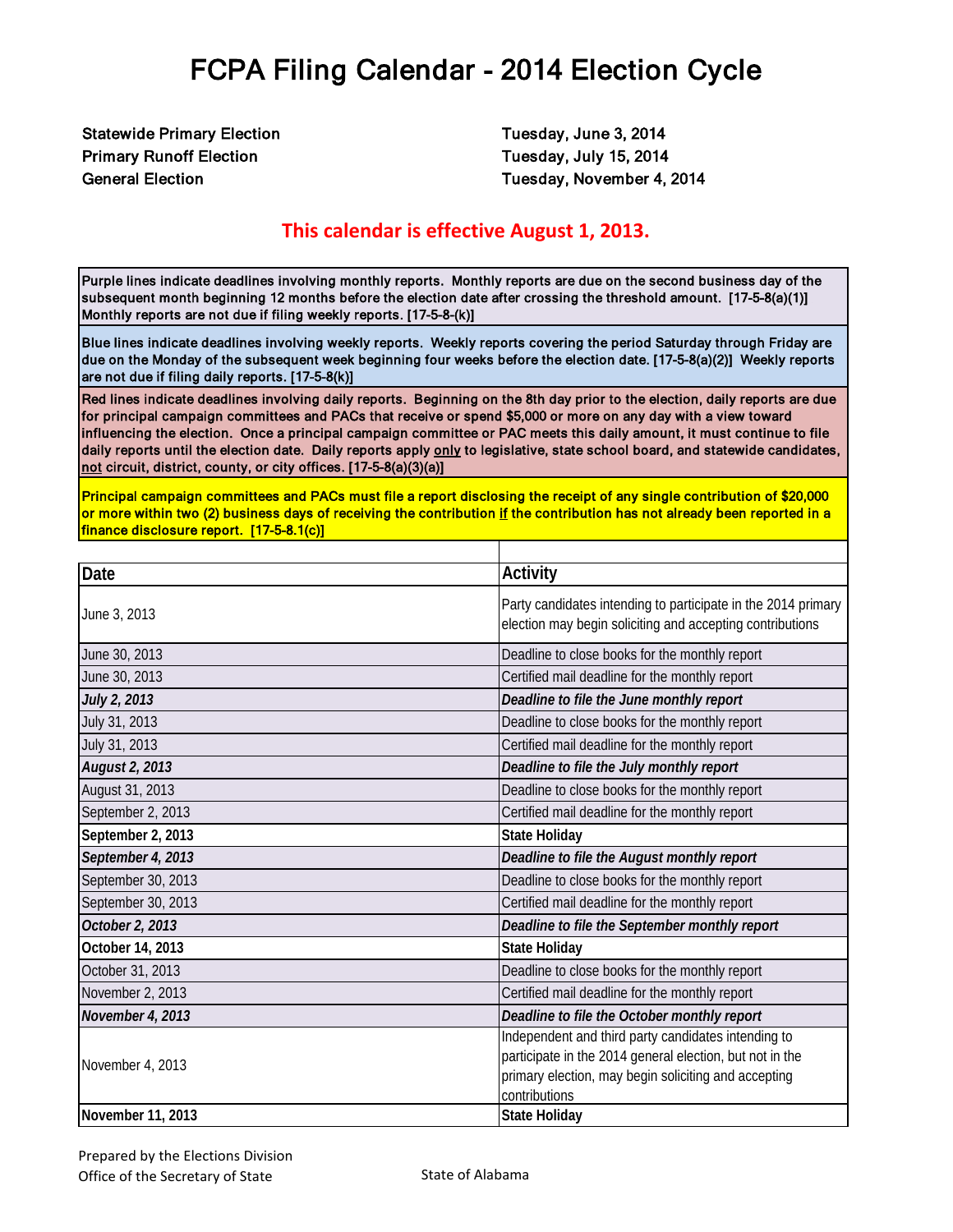| November 28, 2013 | <b>State Holiday</b>                                                                                                                                                                                                                                                                                                                                                                                                                                                                                                                                                                                                                                                                    |
|-------------------|-----------------------------------------------------------------------------------------------------------------------------------------------------------------------------------------------------------------------------------------------------------------------------------------------------------------------------------------------------------------------------------------------------------------------------------------------------------------------------------------------------------------------------------------------------------------------------------------------------------------------------------------------------------------------------------------|
| November 30, 2013 | Deadline to close books for the monthly report                                                                                                                                                                                                                                                                                                                                                                                                                                                                                                                                                                                                                                          |
| December 1, 2013  | Certified mail deadline for the monthly report                                                                                                                                                                                                                                                                                                                                                                                                                                                                                                                                                                                                                                          |
| December 3, 2013  | Deadline to file the November monthly report                                                                                                                                                                                                                                                                                                                                                                                                                                                                                                                                                                                                                                            |
| December 25, 2013 | <b>State Holiday</b>                                                                                                                                                                                                                                                                                                                                                                                                                                                                                                                                                                                                                                                                    |
| December 31, 2013 | Deadline to close books for the monthly report                                                                                                                                                                                                                                                                                                                                                                                                                                                                                                                                                                                                                                          |
| December 31, 2013 | Certified mail deadline for the monthly report                                                                                                                                                                                                                                                                                                                                                                                                                                                                                                                                                                                                                                          |
| January 1, 2014   | <b>State Holiday</b>                                                                                                                                                                                                                                                                                                                                                                                                                                                                                                                                                                                                                                                                    |
| January 3, 2014   | Deadline to file the December monthly report                                                                                                                                                                                                                                                                                                                                                                                                                                                                                                                                                                                                                                            |
| January 14, 2014  | Regular legislative session begins; campaign fundraising<br>ceases.                                                                                                                                                                                                                                                                                                                                                                                                                                                                                                                                                                                                                     |
| January 20, 2014  | <b>State Holiday</b>                                                                                                                                                                                                                                                                                                                                                                                                                                                                                                                                                                                                                                                                    |
| January 31, 2014  | Deadline to close books for the monthly report                                                                                                                                                                                                                                                                                                                                                                                                                                                                                                                                                                                                                                          |
| January 31, 2014  | Annual Report Due. [17-5-8(b)] Only for PACs and<br>elected officials not already filing monthly reports in the<br>2014 election cycle.                                                                                                                                                                                                                                                                                                                                                                                                                                                                                                                                                 |
| February 2, 2014  | Certified mail deadline for the monthly report                                                                                                                                                                                                                                                                                                                                                                                                                                                                                                                                                                                                                                          |
| February 4, 2014  | Deadline to file the January monthly report                                                                                                                                                                                                                                                                                                                                                                                                                                                                                                                                                                                                                                             |
| February 4, 2014  | Electioneering communication for the primary election is<br>defined as any communication disseminated through any<br>federally regulated broadcast media, any mailing, or the<br>distribution, electronic communication, phone bank, or<br>publication containing (1) the name or image of a candidate;<br>(2) is made within 120 days of an election in which the<br>candidate will appear on the ballot; (3) the only reasonable<br>conclusion to be drawn from the presentation and content of<br>the communication is that it is intended to influence the<br>outcome of an election; and (4) entails an expenditure in<br>excess of one thousand dollars (\$1,000). [17-5-2(a)(4)] |
| February 4, 2014  | Candidates may begin fundraising during legislative session;<br>within 120 days of primary election date. [17-5-7(b)(2)]                                                                                                                                                                                                                                                                                                                                                                                                                                                                                                                                                                |
| February 17, 2014 | <b>State Holiday</b>                                                                                                                                                                                                                                                                                                                                                                                                                                                                                                                                                                                                                                                                    |
| February 28, 2014 | Deadline to close books for the monthly report                                                                                                                                                                                                                                                                                                                                                                                                                                                                                                                                                                                                                                          |
| March 2, 2014     | Certified mail deadline for the monthly report                                                                                                                                                                                                                                                                                                                                                                                                                                                                                                                                                                                                                                          |
| March 4, 2014     | Deadline to file the February monthly report                                                                                                                                                                                                                                                                                                                                                                                                                                                                                                                                                                                                                                            |
| March 4, 2014     | Mardi Gras - Observed in Baldwin and Mobile County                                                                                                                                                                                                                                                                                                                                                                                                                                                                                                                                                                                                                                      |
| March 31, 2014    | Deadline to close books for the monthly report                                                                                                                                                                                                                                                                                                                                                                                                                                                                                                                                                                                                                                          |
| March 31, 2014    | Certified mail deadline for the monthly report                                                                                                                                                                                                                                                                                                                                                                                                                                                                                                                                                                                                                                          |
| April 2, 2014     | Deadline to file the March monthly report                                                                                                                                                                                                                                                                                                                                                                                                                                                                                                                                                                                                                                               |
|                   |                                                                                                                                                                                                                                                                                                                                                                                                                                                                                                                                                                                                                                                                                         |
| April 28, 2014    | <b>State Holiday</b>                                                                                                                                                                                                                                                                                                                                                                                                                                                                                                                                                                                                                                                                    |
| April 30, 2014    | Deadline to close books for the monthly report                                                                                                                                                                                                                                                                                                                                                                                                                                                                                                                                                                                                                                          |
| April 30, 2014    | Certified mail deadline for the monthly report                                                                                                                                                                                                                                                                                                                                                                                                                                                                                                                                                                                                                                          |
| May 2, 2014       | Deadline to file the April monthly report                                                                                                                                                                                                                                                                                                                                                                                                                                                                                                                                                                                                                                               |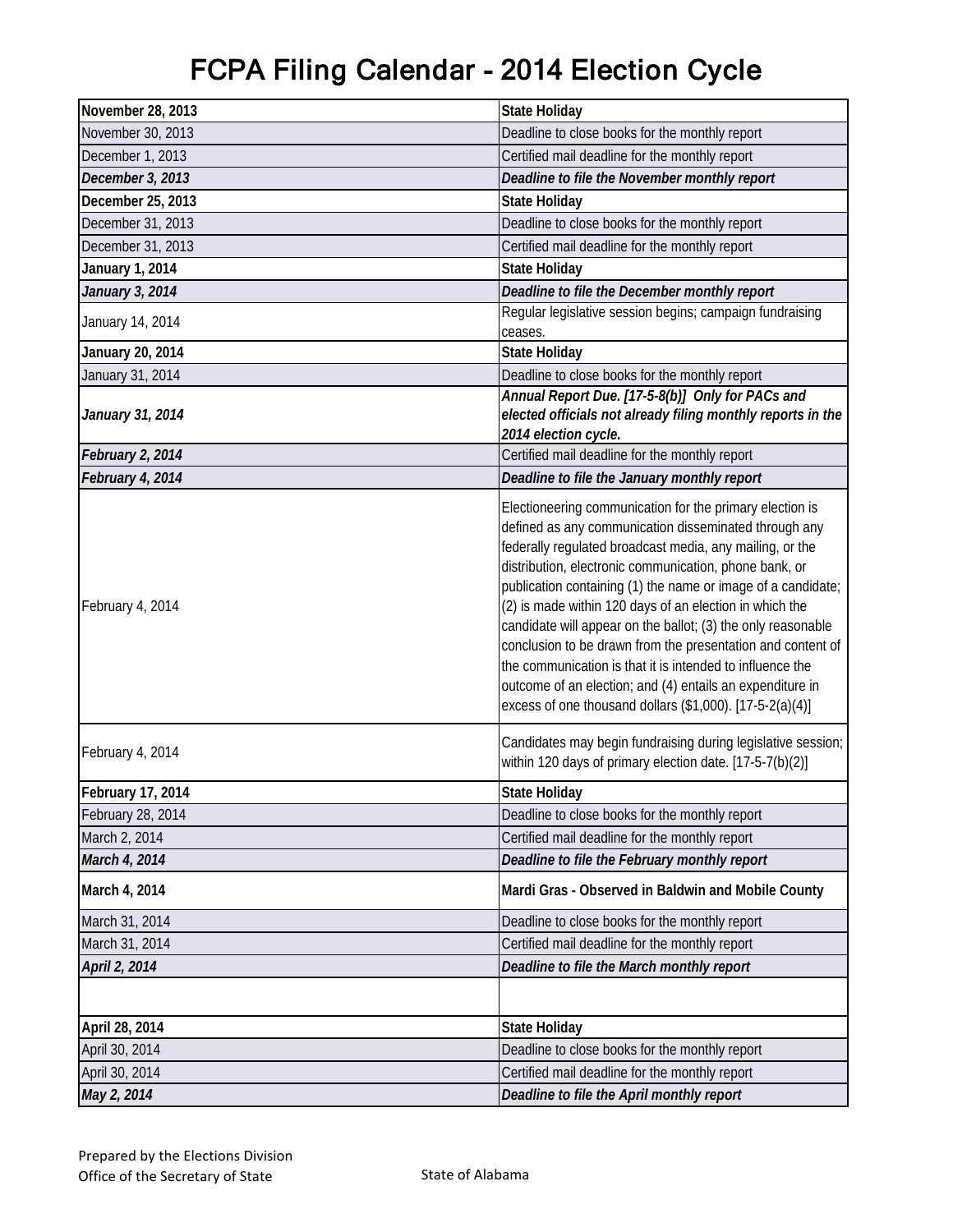| May 9, 2014   | Deadline to close books for the weekly report for the primary<br>election; includes all reportable activity since last report           |
|---------------|-----------------------------------------------------------------------------------------------------------------------------------------|
| May 10, 2014  | Certified mail deadline for the weekly report for the primary<br>election                                                               |
| May 12, 2014  | Deadline to file the weekly report for the primary<br>election                                                                          |
| May 16, 2014  | Deadline to close books for the weekly report for the primary<br>election                                                               |
| May 17, 2014  | Certified mail deadline for the weekly report for the primary<br>election                                                               |
| May 19, 2014  | Deadline to file the weekly report for the primary<br>election                                                                          |
| May 23, 2014  | Deadline to close books for the weekly report for the primary<br>election                                                               |
| May 24, 2014  | Certified mail deadline for the weekly report for the primary<br>election                                                               |
| May 26, 2014  | <b>State Holiday</b>                                                                                                                    |
| May 26, 2014  | Daily report due . Please refer to the instructions on the<br>top of the calendar page.                                                 |
| May 27, 2014  | Deadline to file the weekly report for the primary<br>election                                                                          |
| May 27, 2014  | Daily report due . Please refer to the instructions on the<br>top of the calendar page.                                                 |
| May 28, 2014  | Daily report due . Please refer to the instructions on the<br>top of the calendar page.                                                 |
| May 29, 2014  | Daily report due . Please refer to the instructions on the<br>top of the calendar page.                                                 |
| May 30, 2014  | Deadline to close books for the monthly report                                                                                          |
| May 30, 2014  | Certified mail deadline for the monthly report                                                                                          |
| May 30, 2014  | Deadline to close books for the weekly report for the primary<br>election                                                               |
| May 30, 2014  | Certified mail deadline for the weekly report for the primary<br>election                                                               |
| May 30, 2014  | Deadline to file the weekly report for the primary<br>election                                                                          |
| May 30, 2014  | Daily report due . Please refer to the instructions on the<br>top of the calendar page.                                                 |
| May 31, 2014  | Daily report due. Please refer to the instructions on the<br>top of the calendar page.                                                  |
| June 1, 2014  | Daily report due. Please refer to the instructions on the<br>top of the calendar page.                                                  |
| June 2, 2014  | Daily report due by 12:01 p.m. Please refer to the<br>instructions on the top of the calendar page.                                     |
| June 2, 2014  | <b>State Holiday</b>                                                                                                                    |
| June 3, 2014  | <b>PRIMARY ELECTION</b>                                                                                                                 |
| June 3, 2014  | Deadline to file the May monthly report; only for<br>candidates not participating in the primary election.                              |
| June 20, 2014 | Deadline to close books for the weekly report for the primary<br>runoff election; includes all reportable activity since last<br>report |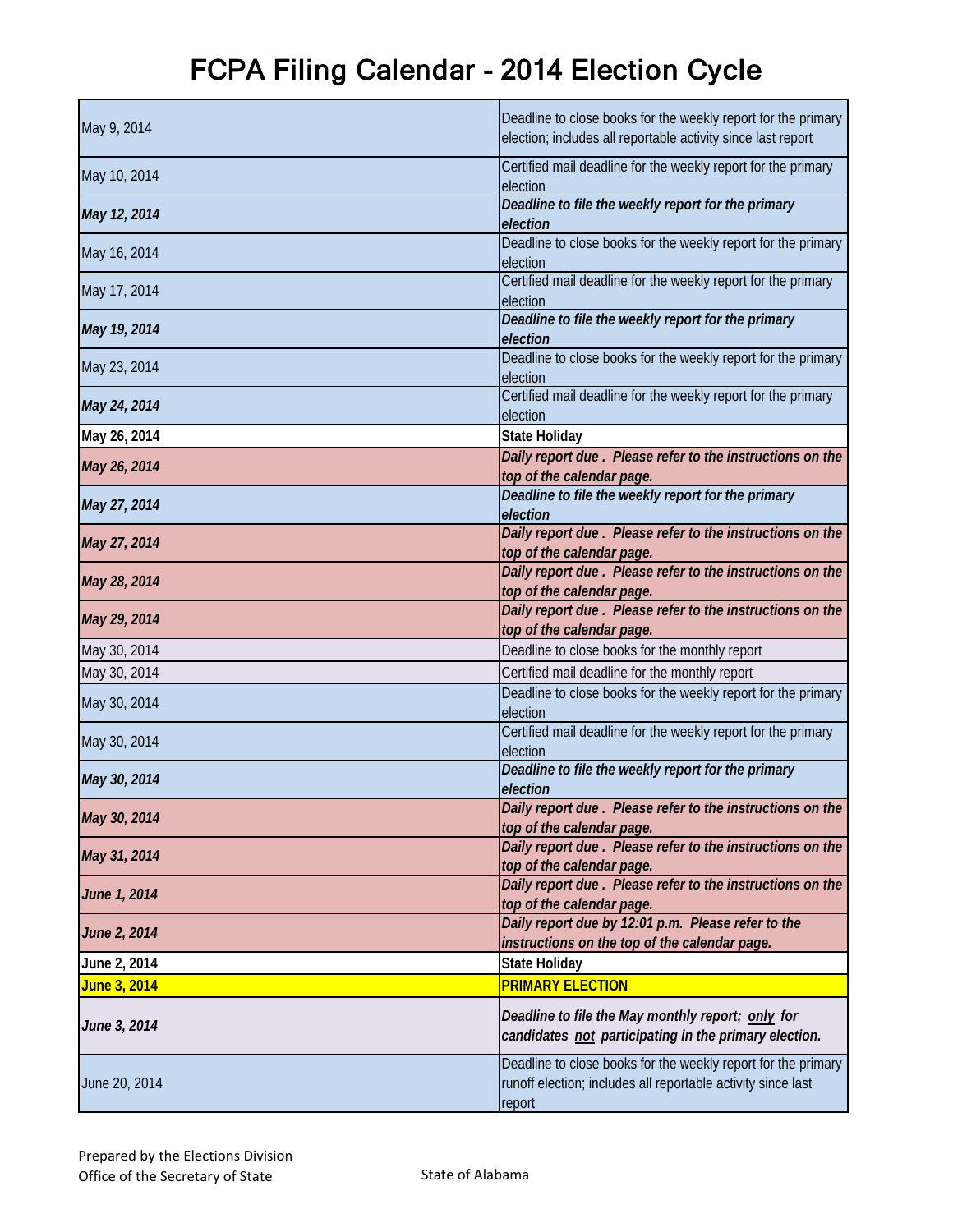| June 21, 2014        | Certified mail deadline for the weekly report for the primary<br>runoff election                                                                                                                                                                                                                                                                                                                                                                                                                                                                                                                                                                                                        |
|----------------------|-----------------------------------------------------------------------------------------------------------------------------------------------------------------------------------------------------------------------------------------------------------------------------------------------------------------------------------------------------------------------------------------------------------------------------------------------------------------------------------------------------------------------------------------------------------------------------------------------------------------------------------------------------------------------------------------|
| June 23, 2014        | Deadline to file the weekly report for the primary runoff<br>election                                                                                                                                                                                                                                                                                                                                                                                                                                                                                                                                                                                                                   |
| June 27, 2014        | Deadline to close books for the weekly report for the primary<br>runoff election                                                                                                                                                                                                                                                                                                                                                                                                                                                                                                                                                                                                        |
| June 28, 2014        | Certified mail deadline for the weekly report for the primary<br>runoff election                                                                                                                                                                                                                                                                                                                                                                                                                                                                                                                                                                                                        |
| June 30, 2014        | Deadline to file the weekly report for the primary runoff<br>election                                                                                                                                                                                                                                                                                                                                                                                                                                                                                                                                                                                                                   |
| June 30, 2014        | Deadline to close books for the monthly report                                                                                                                                                                                                                                                                                                                                                                                                                                                                                                                                                                                                                                          |
| June 30, 2014        | Certified mail deadline for the monthly report                                                                                                                                                                                                                                                                                                                                                                                                                                                                                                                                                                                                                                          |
| July 2, 2014         | Deadline to file the June monthly report; only for<br>candidates not participating in primary runoff election                                                                                                                                                                                                                                                                                                                                                                                                                                                                                                                                                                           |
| July 4, 2014         | Electioneering communication for the general election is<br>defined as any communication disseminated through any<br>federally regulated broadcast media, any mailing, or the<br>distribution, electronic communication, phone bank, or<br>publication containing (1) the name or image of a candidate;<br>(2) is made within 120 days of an election in which the<br>candidate will appear on the ballot; (3) the only reasonable<br>conclusion to be drawn from the presentation and content of<br>the communication is that it is intended to influence the<br>outcome of an election; and (4) entails an expenditure in<br>excess of one thousand dollars (\$1,000). [17-5-2(a)(4)] |
| July 4, 2014         | <b>State Holiday</b>                                                                                                                                                                                                                                                                                                                                                                                                                                                                                                                                                                                                                                                                    |
| July 4, 2014         | Deadline to close books for the weekly report for the primary<br>runoff election                                                                                                                                                                                                                                                                                                                                                                                                                                                                                                                                                                                                        |
| July 5, 2014         | Certified mail deadline for the weekly report for the primary<br>runoff election                                                                                                                                                                                                                                                                                                                                                                                                                                                                                                                                                                                                        |
| July 7, 2014         | Deadline to file the weekly report for the primary runoff<br>election                                                                                                                                                                                                                                                                                                                                                                                                                                                                                                                                                                                                                   |
| <b>July 7, 2014</b>  | Daily report due. Please refer to the instructions on the<br>top of the calendar page.                                                                                                                                                                                                                                                                                                                                                                                                                                                                                                                                                                                                  |
| July 8, 2014         | Daily report due . Please refer to the instructions on the<br>top of the calendar page.                                                                                                                                                                                                                                                                                                                                                                                                                                                                                                                                                                                                 |
| <b>July 9, 2014</b>  | Daily report due . Please refer to the instructions on the<br>top of the calendar page.                                                                                                                                                                                                                                                                                                                                                                                                                                                                                                                                                                                                 |
| <b>July 10, 2014</b> | Daily report due . Please refer to the instructions on the<br>top of the calendar page.                                                                                                                                                                                                                                                                                                                                                                                                                                                                                                                                                                                                 |
| July 11, 2014        | Deadline to close books for the weekly report for the primary<br>runoff election                                                                                                                                                                                                                                                                                                                                                                                                                                                                                                                                                                                                        |
| <b>July 11, 2014</b> | Daily report due . Please refer to the instructions on the<br>top of the calendar page.                                                                                                                                                                                                                                                                                                                                                                                                                                                                                                                                                                                                 |
| July 12, 2014        | Certified mail deadline for the weekly report for the primary<br>runoff election                                                                                                                                                                                                                                                                                                                                                                                                                                                                                                                                                                                                        |
| <b>July 12, 2014</b> | Daily report due . Please refer to the instructions on the<br>top of the calendar page.                                                                                                                                                                                                                                                                                                                                                                                                                                                                                                                                                                                                 |
| <b>July 13, 2014</b> | Daily report due. Please refer to the instructions on the<br>top of the calendar page.                                                                                                                                                                                                                                                                                                                                                                                                                                                                                                                                                                                                  |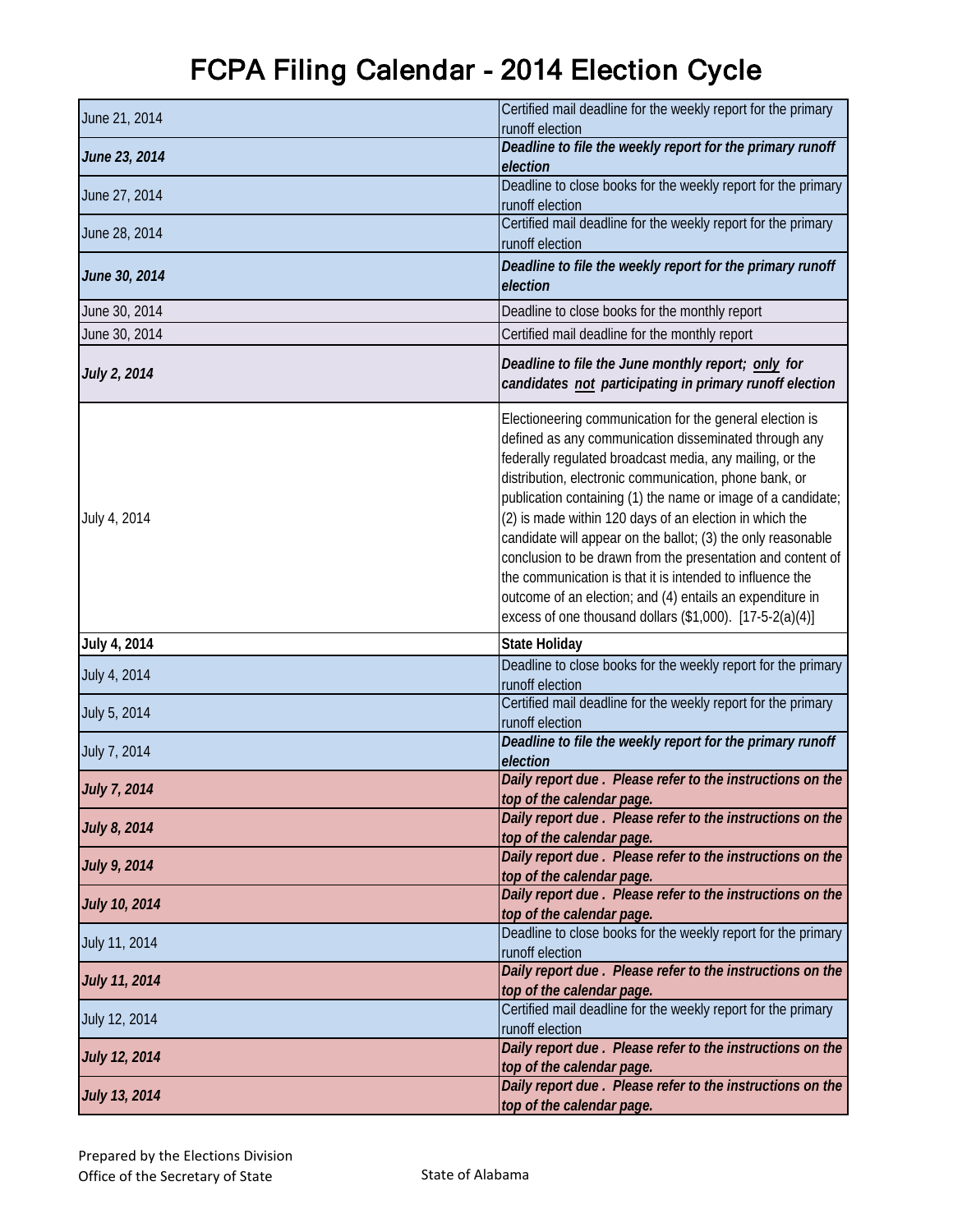| July 14, 2014        | Deadline to file the weekly report for the primary runoff                                                        |
|----------------------|------------------------------------------------------------------------------------------------------------------|
|                      | election                                                                                                         |
| <b>July 14, 2014</b> | Daily report due by 12:01 p.m. Please refer to the<br>instructions on the top of the calendar page.              |
| July 15, 2014        | <b>PRIMARY RUNOFF ELECTION</b>                                                                                   |
|                      | Deadline to close books for the monthly report for the                                                           |
| July 31, 2014        | general election                                                                                                 |
|                      | Certified mail deadline for the monthly report for the general                                                   |
| August 2, 2014       | election                                                                                                         |
| August 4, 2014       | Deadline to file the July monthly report for the general<br>election                                             |
| August 31, 2014      | Deadline to close books for the monthly report for the<br>general election                                       |
| September 1, 2014    | Certified mail deadline for the monthly report for the general<br>election                                       |
| September 3, 2014    | Deadline to file the August monthly report for the<br>general election                                           |
| September 30, 2014   | Deadline to close books for the monthly report for the<br>general election                                       |
| September 30, 2014   | Certified mail deadline for the monthly report for the general<br>election                                       |
| October 1, 2014      | Last day to retire campaign debt for primary election<br>$(120 \text{ days after the election}). [17-5-7(b)(3)]$ |
| October 2, 2014      | Deadline to file the September monthly report for the<br>general election                                        |
| October 10, 2014     | Deadline to close books for the weekly report for the general<br>election                                        |
| October 11, 2014     | Certified mail deadline for the weekly report for the general<br>election                                        |
| October 13, 2014     | <b>State Holiday</b>                                                                                             |
| October 14, 2012     | Deadline to file the weekly report for the general<br>election                                                   |
| October 17, 2014     | Deadline to close books for the weekly report for the general<br>election                                        |
| October 18, 2014     | Certified mail deadline for the weekly report for the general<br>election                                        |
| October 20, 2014     | Deadline to file the weekly report for the general<br>election                                                   |
| October 24, 2014     | Deadline to close books for the weekly report for the general<br>election                                        |
| October 25, 2014     | Certified mail deadline for the weekly report for the general<br>election                                        |
| October 27, 2014     | Deadline to file the weekly report for the general<br>election                                                   |
| October 27, 2014     | Daily report due. Please refer to the instructions on the<br>top of the calendar page.                           |
| October 28, 2014     | Daily report due . Please refer to the instructions on the<br>top of the calendar page.                          |
| October 29, 2014     | Daily report due . Please refer to the instructions on the<br>top of the calendar page.                          |
| October 30, 2014     | Daily report due . Please refer to the instructions on the<br>top of the calendar page.                          |